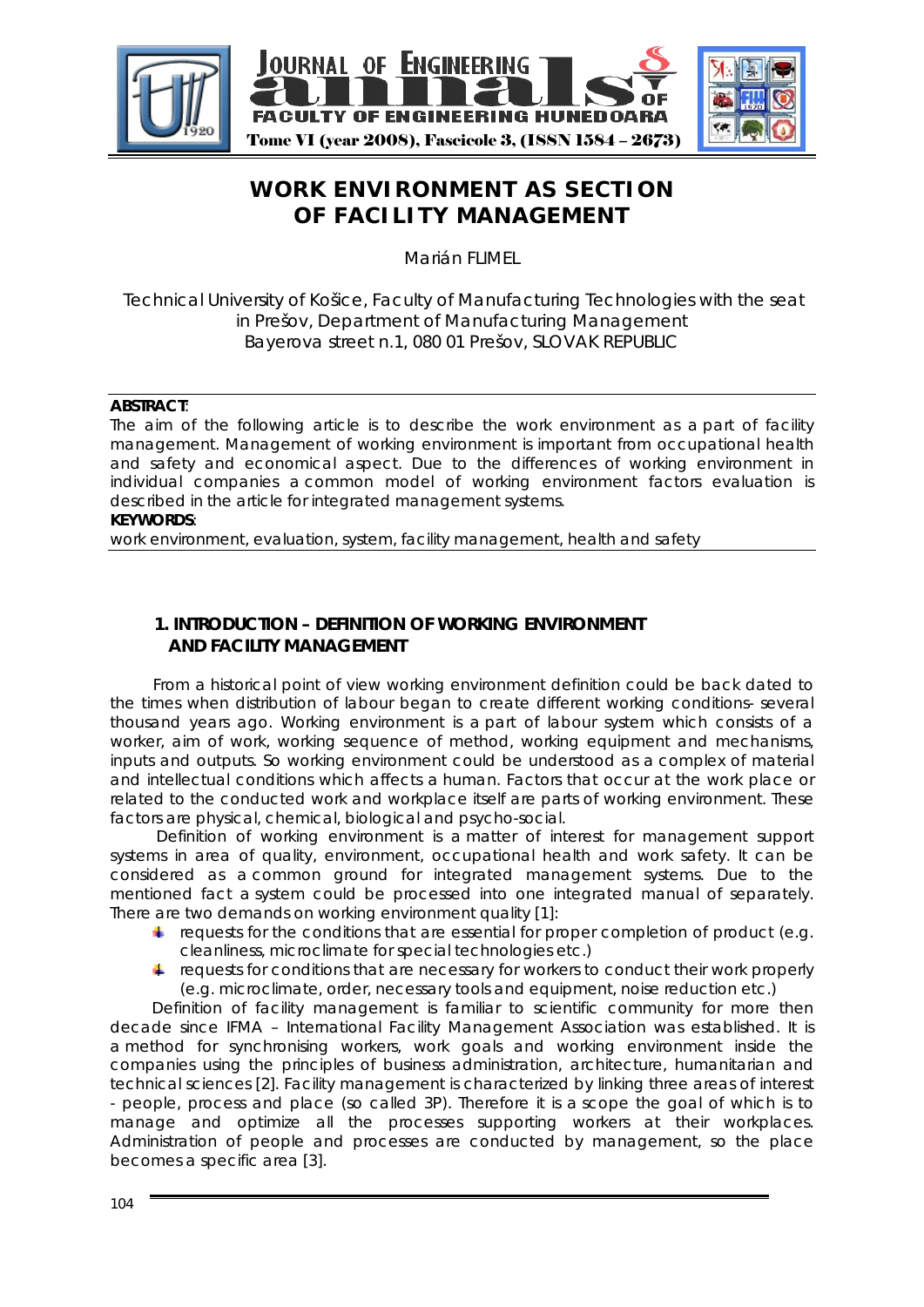Range of FM (Facility Management) functions is structured due to the new EN 15221 facility management regulation as follows (see Table 1)

|      | Area and infrastructure                                    | 2.  | People and organization                                             |
|------|------------------------------------------------------------|-----|---------------------------------------------------------------------|
| 1.1  | Request for area                                           | 2.1 | Request for health, security and<br>protection                      |
| 1.2  | Request for technical infrastructure                       | 2.2 | Request for nutrition                                               |
| 1.3  | Request for cleaning                                       | 2.3 | Request for information and<br>communication                        |
| 1.4  | Request related to external area                           | 2.4 | Request for logistics                                               |
| 1.5. | Request related to the workplace                           | 2.5 | Request for integrated management,<br>consulting and administration |
| 1.6  | Specific request related to the area<br>and infrastructure | 2.6 | Specific requests of organization                                   |

FIGURE1. RANGE OF FACILITY MANAGEMENT FUNCTION [4]

The aim of the article is to outline the systematic approach for the two abovementioned requests - Request related to the workplace and Request for health, security and protection of workers.

Facility management is a method of control of subject's (organization, community, company etc.) support actions. Effectiveness of working environment has an aim of optimal costs, legislative requirements, environmental and energetic requirements and appropriate subject's standards.

Such effectiveness is monitored during the whole working environment life cycle and it is affected by the changing conditions for example the changes in production process. Therefore following questions have to be answered:

- Where are the boundaries of management?! Support processes integrate many activities in building environment (architecture, ergonomics, economics etc.), their management and influence on employees and working environment.
- Which are the relevant processes that are not of the core competencies and how they can be optimized?
- $\frac{1}{2}$  is there any possibility to outsource the services of facility management (monitoring, analysis, optimal layout design etc.) for workplace in the future? Could facility management be in sourced and become a part of organizational structure?
- $\ddot{\bullet}$  Which is the optimal size and character of the company for introduction of facility management?

Many discussions about the topic will be held when abovementioned regulations of FM will be implemented in Slovak Republic.

# **2. ENVIRONMENT FACTORS**

Work environment factors are partial segment of work environment evaluation system. Workers health, wellbeing and actions could be affected by the work environment evaluation system. Specific influence of environment is given by [5]:

- work environment is connected to the working goal and therefore is not a stable element of production system ( assortment, technology and materials are changing which leads to the change of work parameters),
- work environment, even at constant conditions, due to the amortization of equipment, poor maintenance etc. is affected in a way of increased noise, vibration, reduced light penetration,
- even (optimal) influence of working environment conditions on employees is impossible to achieve because of diffusive intensity of impact ,
- **H** monitoring of environment conditions is various in case of periodicity and is often outsourced,
- $\uparrow$  often a conflict occur between the implementation needs of scientific and technical results and economical resources of a company .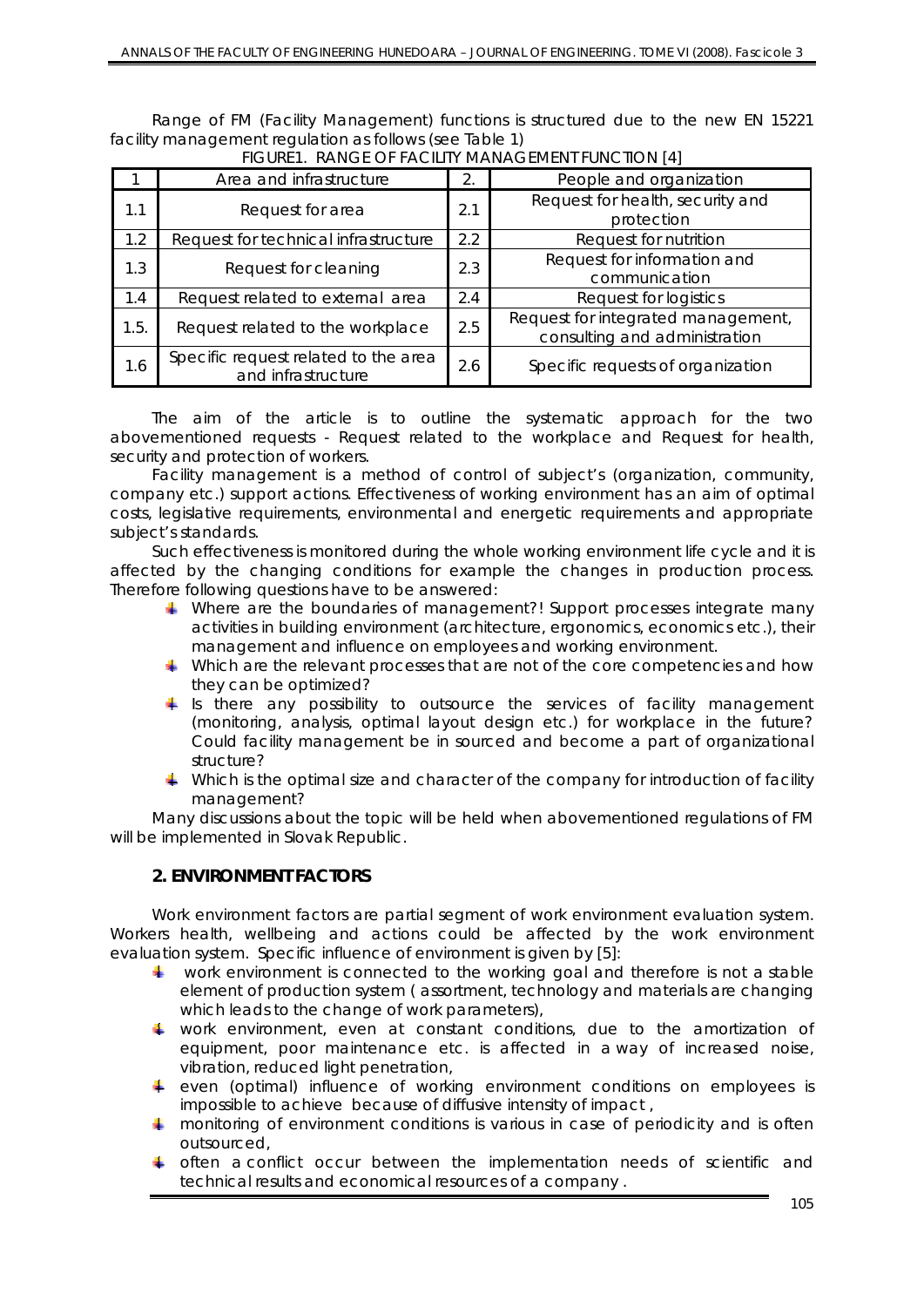The goal of the company management should be elimination of work environment risk factors by application technical and organizational measures because these are the source of additional expenses (risk bonuses for hindered conditions). To achieve a minimum costs for optimal work environment it is necessary to resolve the impact of environmental factors in design stage of work environment life cycle.

### **3. PROCESS OF WORKING ENVIRONMENT EVALUATION IN DEPEDENCE ON ENVIRONMENTAL FACTORS**

 Systematic approach to evaluation of work environment in dependence on environmental factors gives the user a guide for solution of existing and future affairs. During the working environment purposely stage user approach is very important since individual experiences of employees allow avoiding half-measures and non-optimal solutions. Due to the mentioned fact an algorithm in Fig. 1 depicts possibilities of individual employee's participation on different phases of work environment evaluation.



FIGURE 1. Common algorithm of work environment evaluation system

Aim of the presented evaluation is to secure the cyclic monitoring and improvement of processes from identification of risks (of environmental factors inside the workplace) up to realization phase.

Process participants participate by following actions [6]:

a/ employer:

- $\checkmark$  provides measurements and evaluation of environmental factors (noise, vibration, light, dust, chemical factors etc.) by own resources or by outsourcing (by authorized persons and organizations) or a combination of both. Before beginning of measurements the time schedules for individual professions are created and conditions for regular evaluation outcome are secured. Presence of direct superior and labour union representative is essential during the measurement.
- $\checkmark$  registers individual measurement protocols of environmental factors,
- $\checkmark$  registers the technical and organizational measures conducted for improvement of work environment and achieved results,
- $\checkmark$  develops proposals for internal management documentation in appropriate area,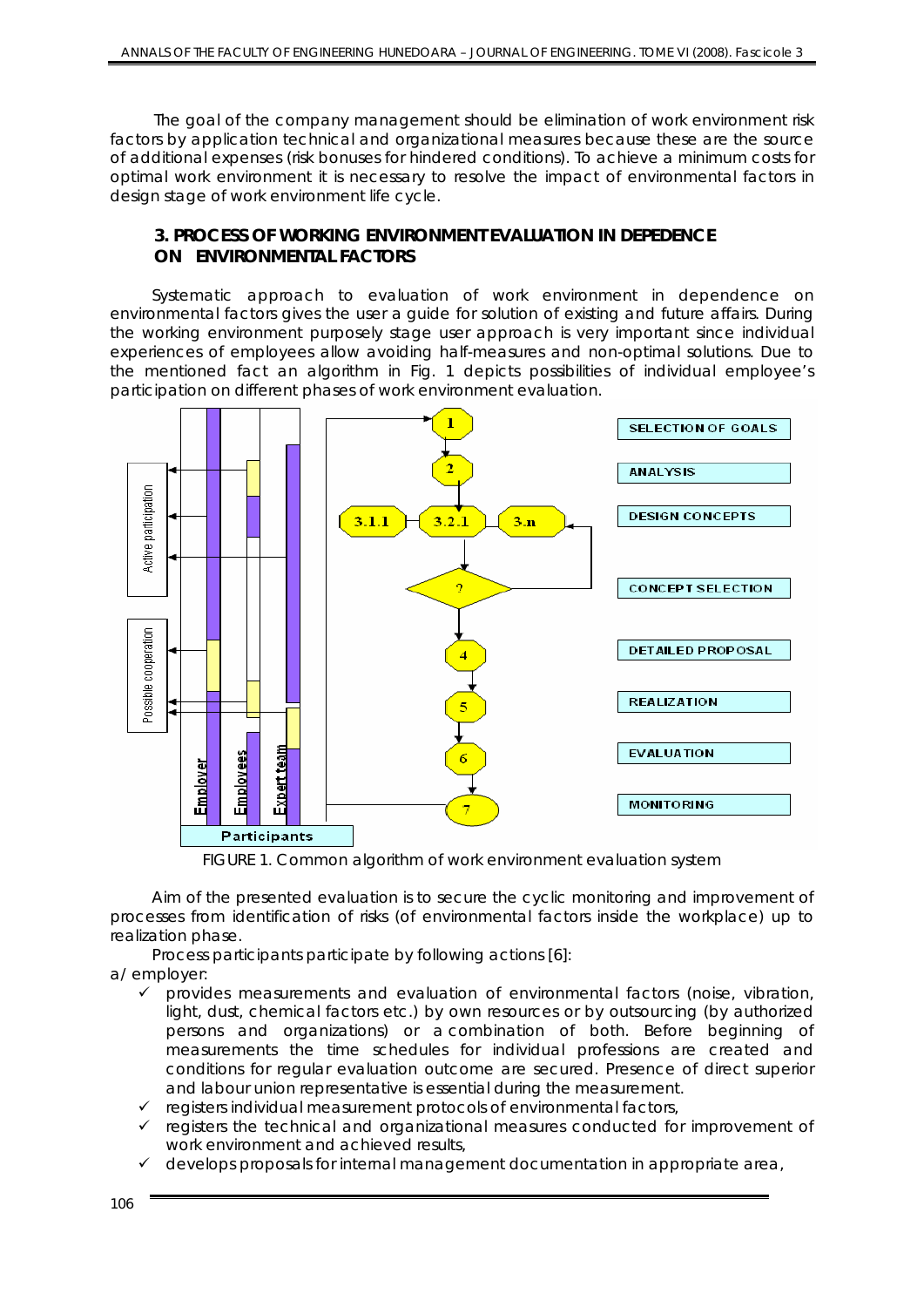- $\checkmark$  cooperates with individual departments and company medic during the evaluation of health risks,
- $\checkmark$  cooperates with regional Public health organization (sanitarian) during the implementation of new methods of measurements and evaluation of work environment factors, categorization and occupational illness investigation,
- $\checkmark$  follows the legislation and internal management documentation,
- $\checkmark$  takes part in education and consulting courses in scope of work environment factors impact.

b/ employees :

- $\checkmark$  cooperate on measurements and time schedule design during the work shift,
- $\checkmark$  take part in proposal for improvement of environmental factors,
- $\checkmark$  follow the internal regulation, safety measures a appropriately use the protection accessories,
- $\checkmark$  take part in subjective evaluation (questionnaires),

c/ expert team( authorized persons, company medic, national health authorities etc.):

- $\checkmark$  take part in different measures by request of employer,
- $\checkmark$  conduct risk factors control personally if appropriate state regulation is issued.

### **4. EVALUATION SYSTEM SPECIFIC AND FEEDBACK**

 Evaluation system specifics are determined by specific company conditions which will implement the system and processing methods. They could be classified at two distinct levels: 1. at the content level:

- system is adjusted for two subprocesses: process monitoring and analysis of environment condition data (aim for reduction of costs in production process) and process of work environment evaluation in relation to environmental factors (aimed for improvement of health, safety and wellbeing of employees at the workplace) ,
- $\ddagger$  system works at one level only or it is not defined as all and it should be implemented
- system should be periodically verified following the updated legislation for work environment,
- system will function properly if feedback is secured to analyze the impact on production process (equipment and workforce),
- $\frac{1}{2}$  system should positively influence the economical results of the company,

2. at the formal level:

- exact methodology is not defined, therefore many realized processes in the mentioned area are different not only in content but also in formal way,
- $\uparrow$  responsibility for realization of mentioned process depends on organizational structure of the company.



FIGURE 2. Management approach to evaluation of employee satisfaction with environmental factors [6]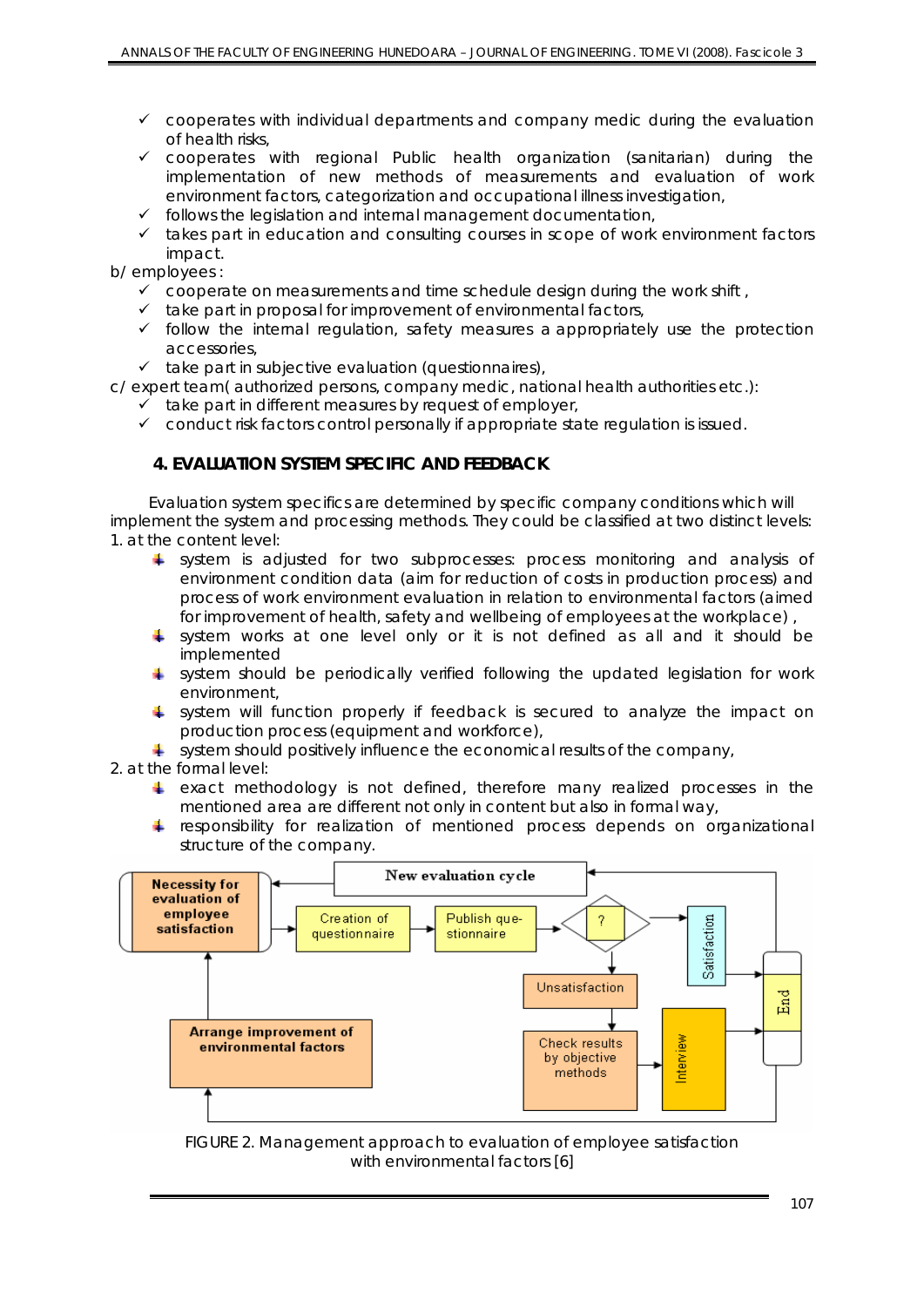Employee satisfaction is conditioned by many factors such as: stimulation measures (material and non-material), social benefits, working conditions (regime and volume of work) and work environment (equipment, environmental factors etc.). If feedback from employees regarding the environmental factors impact is needed than the optimal solution would be to combine subjective and objective methods. See Fig. 2.

# **5. HEALTH AND SAFE WORK ENVIRONMENT VS. PRODUCTIVITY**

Economical effects of health and safe working environment in companies are presented in Fig.4 [7].

Mathematically it could be described as follows:

**A:** health and safety **B** : costs of health and safety system

for uninterrupted shifts = --------------------------------------------------------

#### **C**: number of interrupted shifts

Presented relation A (e.g. for monthly or annual time period) is possible to update with:

- $\ddot{\phantom{1}}$  include personal costs into the B- value if risk occupation is involved and refund should be paid,
- $\frac{1}{2}$  include personal into B-value if occupational illness is involved caused by environmental factors,
- $\ddot{\bullet}$  employee inoperability is projected to the C- value if substitution is not found.

Health and safety support in some companies is conducted by employee motivation by addition of constant financial sum to the salary employees without monthly absence. This motivates employees to follow health and safety regulation inside companies.

Economical effects of healthy and safe working environment are manifested in:

- a) monetary effects
- $\pm$  reduction of lead times
- $\frac{4}{3}$  reduction of workforce fluctuation and absenteism
- $\frac{1}{\sqrt{2}}$  reduction of payments social payments
- $\ddot{\phantom{1}}$  improvement of production and service quality
- b) non-monetary effects
- $\leftarrow$  employee satisfaction
- positive employer-employee relationship
- $\ddot{\phantom{1}}$  improvement of working conditions
- $\ddot{\phantom{1}}$  improvement of company image



FIGURE 3. Economic effects of safety and health at company level